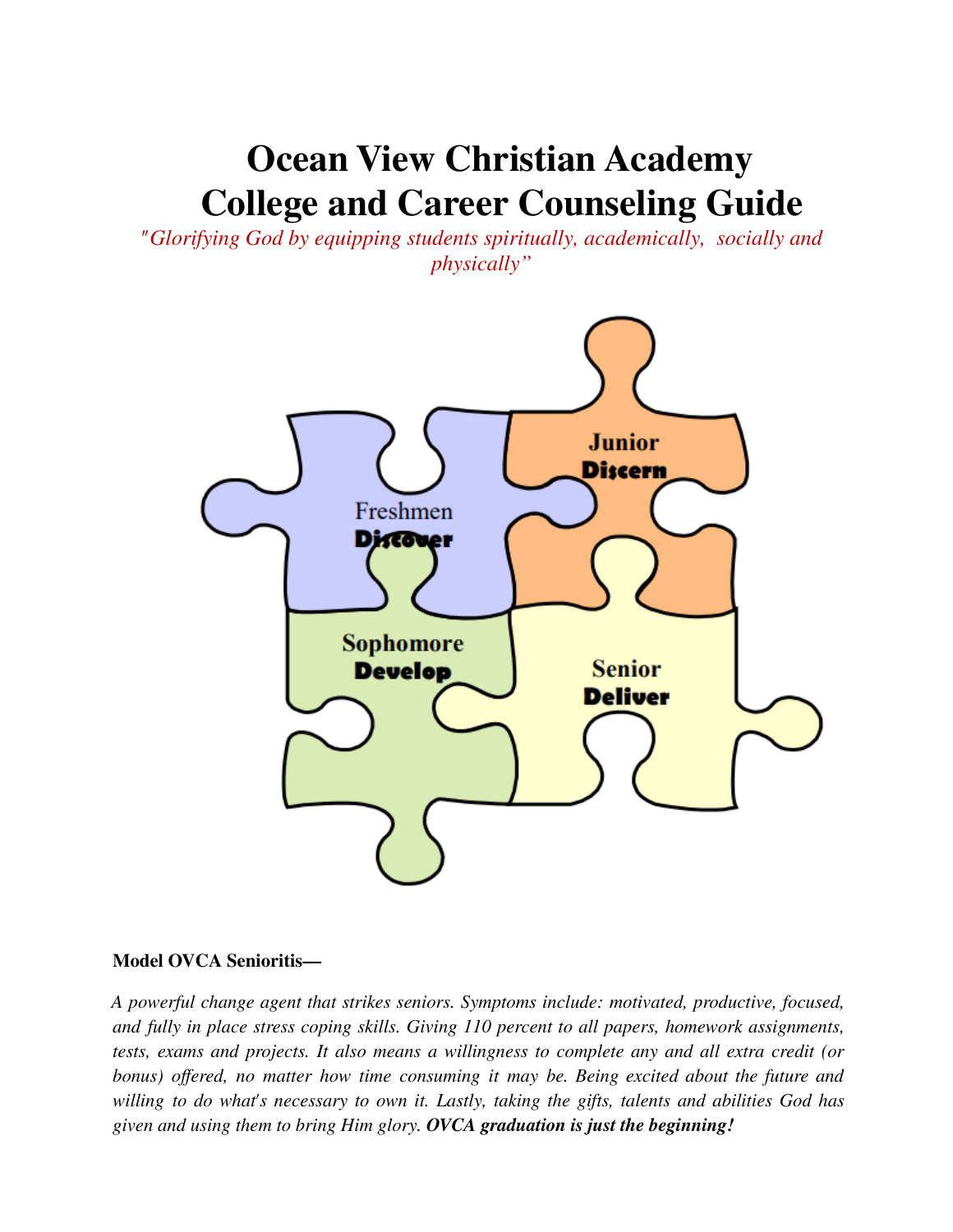

Dear Ocean View Christian Academy Student and Family,

We are pleased to share with you the College and Career Counseling Guide for Ocean View Christian Academy. Our goal is to provide students with the opportunities and information to help them reach their God given potential. The objective is to help students **discover, develop, discern** and finally **deliver** their God given talents to the world upon their graduation from Ocean View Christian Academy.

This document will help you understand the opportunities provided by Ocean View Christian Academy, the expectations of the student and the plan for the parents to help our students accomplish this goal and objectives. Like any document, it is only a plan. The ultimate success of your experience will be determined by your effort and execution of the plan. If done right and well, We believe it will result in the student's admission and success at the college or career program of their choice.

A Christian high school education is unique in that to be completed successfully; students must be led by their relative dependence on the adults in their lives to a more independent level of existence, yet sustained by their personal relationship with Jesus Christ. It is with this reality in mind that we have planned a curriculum and experience to challenge our students to their fullest and invite them to reach beyond their usual comforts.

It is fitting that our mascot symbolizes the adventurous Patriot who left the comforts of his homeland and traveled out into the unknown where he was forced to **discover, develop, discern** and **deliver** an experience that God masterfully orchestrated. We look forward to working together to make this happen.

With eternity in mind,

College & Career Counselor Ocean View Christian Academy